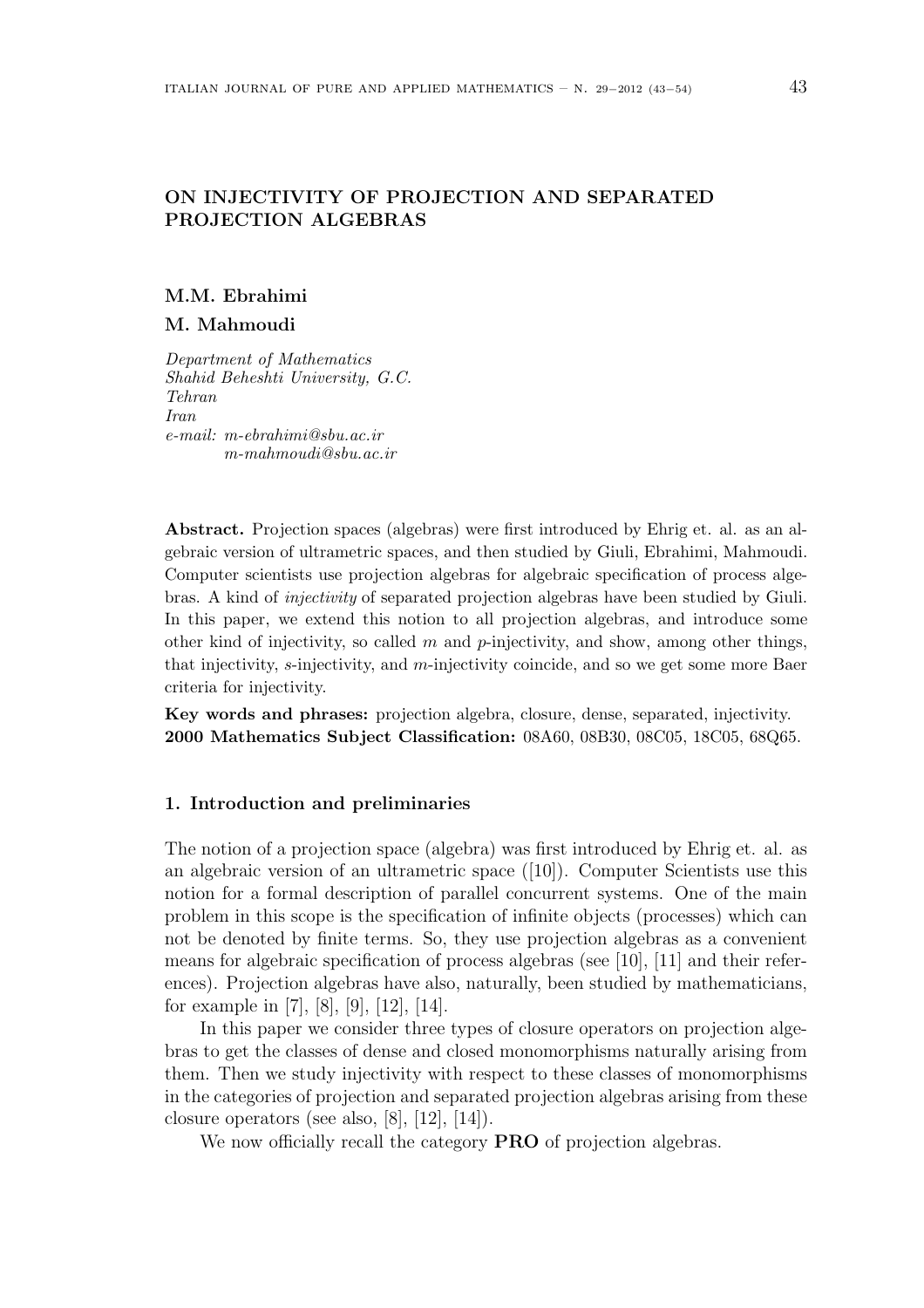$\blacksquare$ 

A projection space (considering it as a kind of universal algebra we prefer to call it a *projection algebra*) is in fact a (right)  $M$ -set (or  $M$ -act) for the monoid  $M = \mathbb{N} \infty = \mathbb{N} \cup \{\infty\}$  with the binary operation  $m.n = min\{m, n\}$ , where  $\mathbb N$  is the set of natural numbers and  $n < \infty, \forall n \in \mathbb{N}$ . In other words, it is a set A together with a family  $(\lambda_n)_{n\in\mathbb{N}}\infty$  of unary operations  $\lambda_n:A\to A$  (called projections) such that

$$
\lambda_m \circ \lambda_n = \lambda_{n,m}
$$
 and  $\lambda_\infty = id_A$ 

for every  $m, n \in \mathbb{N}^{\infty}$ . We denote  $\lambda_n(a)$  by  $na$ , for  $n \in \mathbb{N}^{\infty}$ ,  $a \in A$ .

A projection morphism between projection algebras is also called an equivariant map. In fact, a projection morphism between projection algebras  $(A,(\lambda_n)_{n\in\mathbb{N}^\infty})$  and  $(B,(\eta_n)_{n\in\mathbb{N}^\infty})$  is a function  $f:A\to B$  satisfying  $f\circ\lambda_n=\eta_n\circ f$ , for every  $n \in \mathbb{N}^{\infty}$ , that is,  $f(na) = nf(a)$ , for every  $n \in \mathbb{N}^{\infty}$  and  $a \in A$ .

Thus, the category **PRO** of projection algebras is a special kind of the category **MSet** of M-sets (or **MAct** of acts over M, as in [13]), taking the monoid  $M = \mathbb{N}^{\infty} = \mathbb{N} \cup \{\infty\}$  with  $m.n = min\{m, n\}.$ 

The category **PRO** has free objects. In fact, for each set  $X, F(X) = \mathbb{N}^{\infty} \times X$ with actions given by  $s(n,x) = (sn, x)$ , for  $s, n \in \mathbb{N}^{\infty}$  and  $x \in X$ , is the free projection algebra generated by  $X$ . Also, for each set  $X$ , the cofree projection algebra generated by X is the set  $H(X) = X^{\mathbb{N}^{\infty}}$ , of all functions from  $\mathbb{N}^{\infty}$  to X, with actions given by  $(s f)(n) = f(ns)$ , for  $f \in X^{\mathbb{N}^{\infty}}$  and  $s, n \in \mathbb{N}^{\infty}$ . In other words, the underlying set functor  $U : \textbf{PRO} \rightarrow \textbf{Set}$  has a left adjoint F and a right adjoint  $H$  (see [6]).

The following proposition is in fact a consequence of the existence of cofree and free projection algebras.

Lemma 1.1. In the category PRO we have:

- (1) Epimorphisms are exactly surjective projection morphisms.
- (2) Monomorphism are exactly one-one projection morphisms.
- (3) Isomorphisms are exactly surjective and injective projection morphisms.

**Proof.** (1) Suppose  $f : A \to B$  is an epimorphism in **PRO**. Consider the Rees factor projection algebra  $B/Imf$ , that is  $[b] = Imf$  for  $b \in Imf$  and  $[b] = \{b\}$  for  $b \in B - Im f$ . Define  $q : B \to B/Im f$  by  $q(b) = Im f$ , for all  $b \in B$ . Also consider the natural epimorphism  $\gamma : B \to B/Imf$  by  $\gamma(b) = [b]$ , for  $b \in B$ . Then we have  $\gamma f = gf$ , and hence  $\gamma = g$ , since f is an epimorphism. Thus for all  $b \in B$ ,  $[b] = Im f$ , that is,  $b \in Im f$ . Therefore  $Im f = B$ .

(2) If  $f : A \rightarrow B$  is a non injective monomorphism in **PRO**, then there exist a, b in A such that  $f(a) = f(b)$  and  $a \neq b$ . Define  $g, h : \mathbb{N}^{\infty} \to A$  by  $g(n) = na$ ,  $h(n) = nb$  for  $n \in \mathbb{N}^{\infty}$ . Then we have  $fg = fh$  while  $g \neq h$  because  $q(\infty) = a \neq b = h(\infty)$ . This contradicts the fact that f is a monomorphism.

 $(3)$  is a corollary of  $(1)$  and  $(2)$ .

Thus, we can consider monomorphisms  $A \rightarrow B$  in **PRO** as inclusions and denote it by  $A \leq B$ . A projection algebra B containing (a copy of) a projection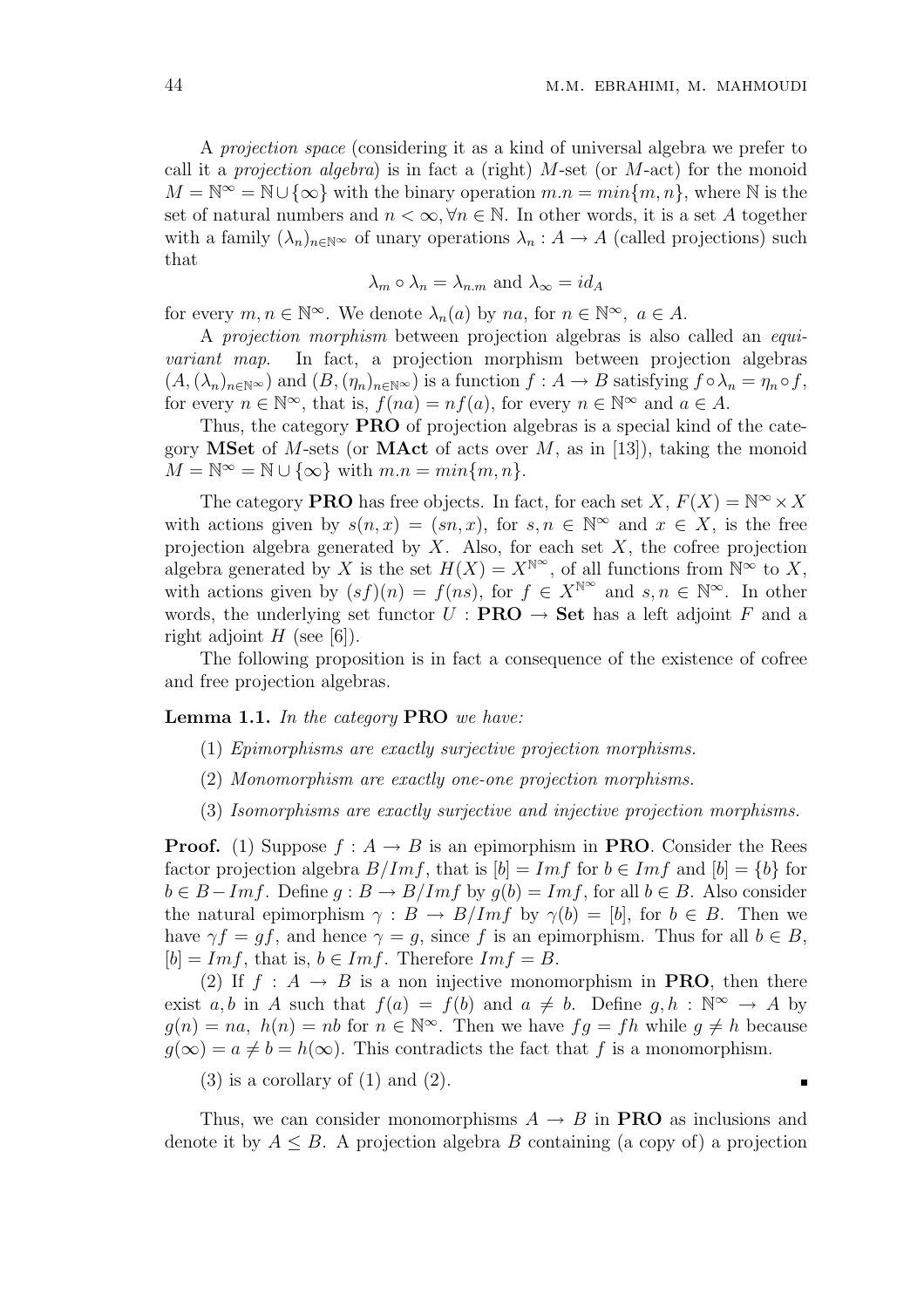algebra  $A$  as a subalgebra is called an *extension* of  $A$ . The algebra  $A$  is said to be a retract of B if there exists a homomorphism  $f : B \to A$  such that  $f \mid_{A} = id_{A}$ , in which case  $f$  is said to be a *retraction*. A is called *absolute retract* if it is a retract of each of its extensions.

Note that each non-empty projection algebra A has a zero (fixed) element, that is an element  $a_0$  with  $sa_0 = a_0$ , for each  $s \in \mathbb{N}$ . In fact, for each  $a \in A$ , 1a is a zero element of A.

Finally, we mention the following from general results of [2] or [5], which will be needed in this paper.

Proposition 1.2. The category PRO has enough injectives, and consequently injectives and absolute retracts coincide in PRO.

Now, we use projection algebras to introduce projection specifications which are useful for computer scientists. But we will not use this version of projection algebras in this paper.

**Definition 1.3.** A *signature* is a pair  $SIG = (S, OP)$ , where S is a set of sorts (set symbols) and OP is a set of constants and operation symbols.

An algebra of a signature  $SIG = (S, OP)$  or a  $SIG\text{-}algebra$  is a pair  $A =$  $(S_A, OP_A)$  where  $S_A$  is a family  $(A_s)_{s \in S}$  of sets called base sets or domain of A, and  $OP_A$  is a family  $(N_A)_{N \in OP}$  of elements of  $A_s$  for all constant symbols  $N : \rightarrow s$ and  $s \in S$ , called constants of A, or functions  $N_A: A_{s1} \times A_{s2} \times A_{sn} \rightarrow A_s$  for all operation symbols  $N \in OP_{s1...sn,s}$  and  $s1...sn \in S^* \setminus {\{\lambda\}}, s \in S$ , called operations of A.

A specification  $SPEC = (S, OP, E)$  consists of a signature  $SIG = (S, OP)$ and a set E of equations with respect to SIG.

An algebra of a specification  $SPEC = (S, OP, E)$  or a  $SPEC$ -algebra is an algebra A of the signature SIG which satisfies all the equations in E.

**Example 1.4.** This is the specification *nat* 1 of the natural numbers starting with 1.

> $nat1 =$ sorts : nat1  $opns : 1: \rightarrow nat1$  $succ: nat1 \rightarrow nat1$  $min: nat1$  natled  $nat1 \rightarrow nat1$ eqns : for all  $m, n$  in nat1 :  $min(n, 1) = 1$  $min(1, n) = 1$  $min(succ(n), succ(m)) = succ(min(n, m))$

**Definition 1.5.** A projection specification  $SPEC = (S, OP, E)$  is an algebraic specification with

- (i) nat $1 \subseteq SPEC$ ,
- (ii) For all  $s \in S$  there is an operation symbol  $ps : nat1 \ s \rightarrow s \in OP$ , and  $pnat1(n, k) = k$ , for all  $n, k \in nat1$ ,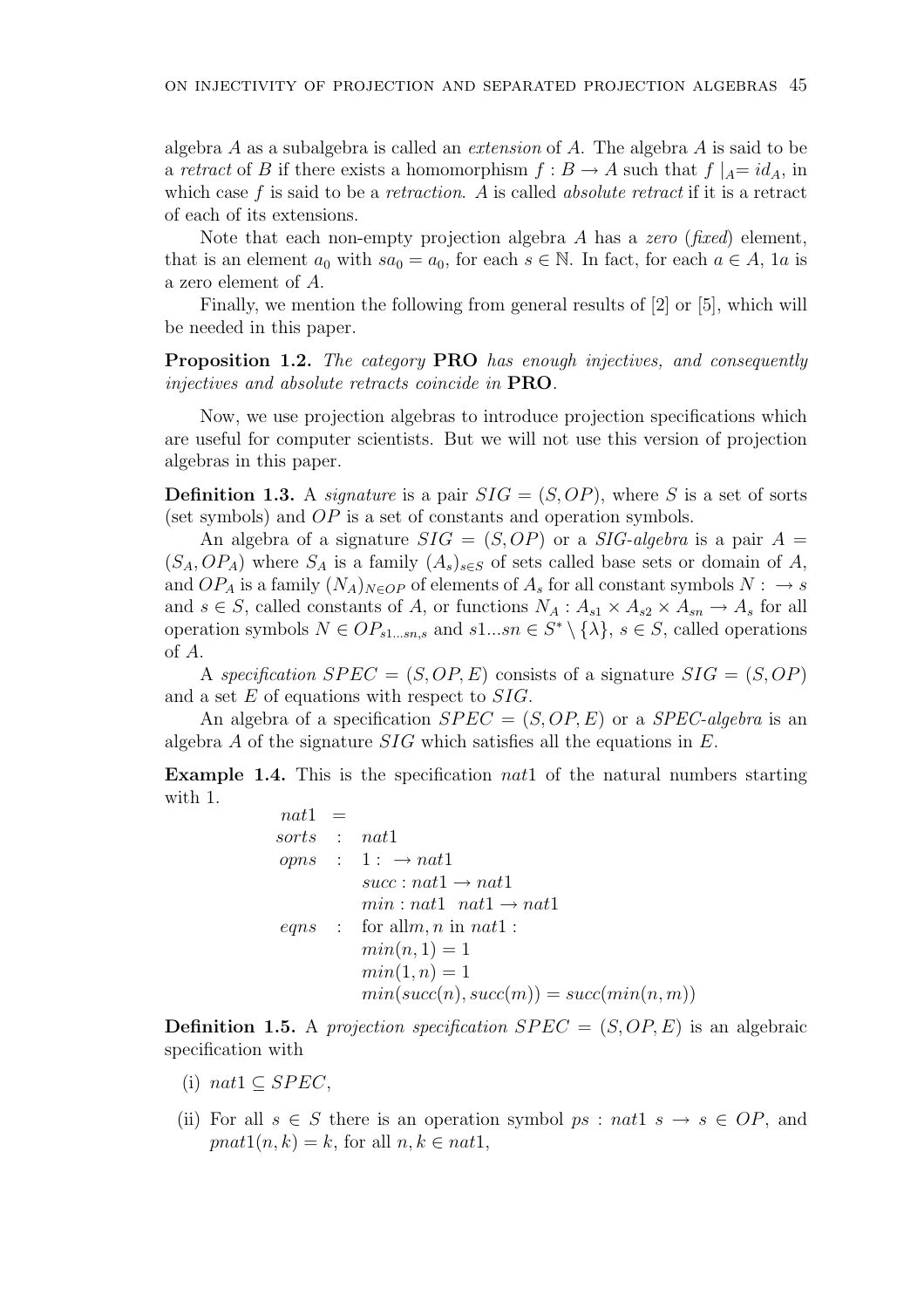- (iii) nat1  $\notin rang(OP (\{pnat1 : nat1 nat1 \rightarrow nat1\} \cup OP((nat1))))$  That is there is no operation symbols  $N : s1...sn \rightarrow nat1$  in OP except the operation pnat1 and the operation symbols from nat1,
- (iv) if  $t1 = t2 \in E E(nat1)$  then sort $(t1) \neq nat1$ , that is there is no additional equations between nat1-terms.

A projection-Spec-algebra is an algebra of the specification SPEC with the additional properties

- (i) For all  $s \in S$ ,  $(A_s, ps_A)$  is a projection space,
- (ii) the equations  $N_A$  are projection compatible, that is  $ps_A(k, N_A(a1, ..., an)) =$  $ps_A(k, N_A(ps1_A(k, a1), ..., psn_A(k, an)))$ , for all  $N : s1...sn \rightarrow s$ , for all  $k \ge 1$ , for all  $a1 \in A_{s1}, ..., an \in A_{sn}$ ,
- (iii)  $A_{nat1} \simeq N_1$ .

## 2. Some closure operators on PRO

In this section we give three kinds of closure operators on the category PRO, two of which have already been introduced in [12], [3]. We use these closure operators to define separated projection algebras in the next section. Although some of the results are consequences of the general results of [4], we give direct proofs.

**Definition 2.6.** For a projection algebra B and each subalgebra A of B define:

- (1) The m-closure of A in B, for  $m \in \mathbb{N}$ , by  $C_m(A \leq B) := \{b \in B : kb \in A$ ,  $\forall k \leq m$ .
- (2) the s-closure of A in B by  $C_s(A \leq B) := \{b \in B : nb \in A, \ \forall n \in \mathbb{N}\}.$
- (3) the p-closure of A in B by  $C_p(A \leq B) := \{b \in B : \exists a \in A, na = nb,$  $\forall n \in \mathbb{N}\}.$

If there is no confusion, we write  $C(A)$  instead of  $C(A \leq B)$ , for  $C \in \{C_m, C_s, C_p\}$ .

Note 2.7. It is easily seen that for  $m \in \mathbb{N}$  and  $A \leq B$  in PRO,

$$
C_m(A) = \{b \in B : mb \in A\} = \{b \in B : mb \in mA\}
$$

**Lemma 2.8.** Each  $C \in \{C_m, C_s, C_p\}$  is an idempotent, hereditary, weakly hereditary, additive, and grounded closure operator on the category PRO, in the sense of  $[4]$ . That is, for each projection algebra B, we have the following:

- (cl 1)  $A \leq C(A)$ , for  $A \leq B$ ,
- (cl 2)  $A \leq A' \leq B \Rightarrow C(A \leq B) \leq C(A' \leq B),$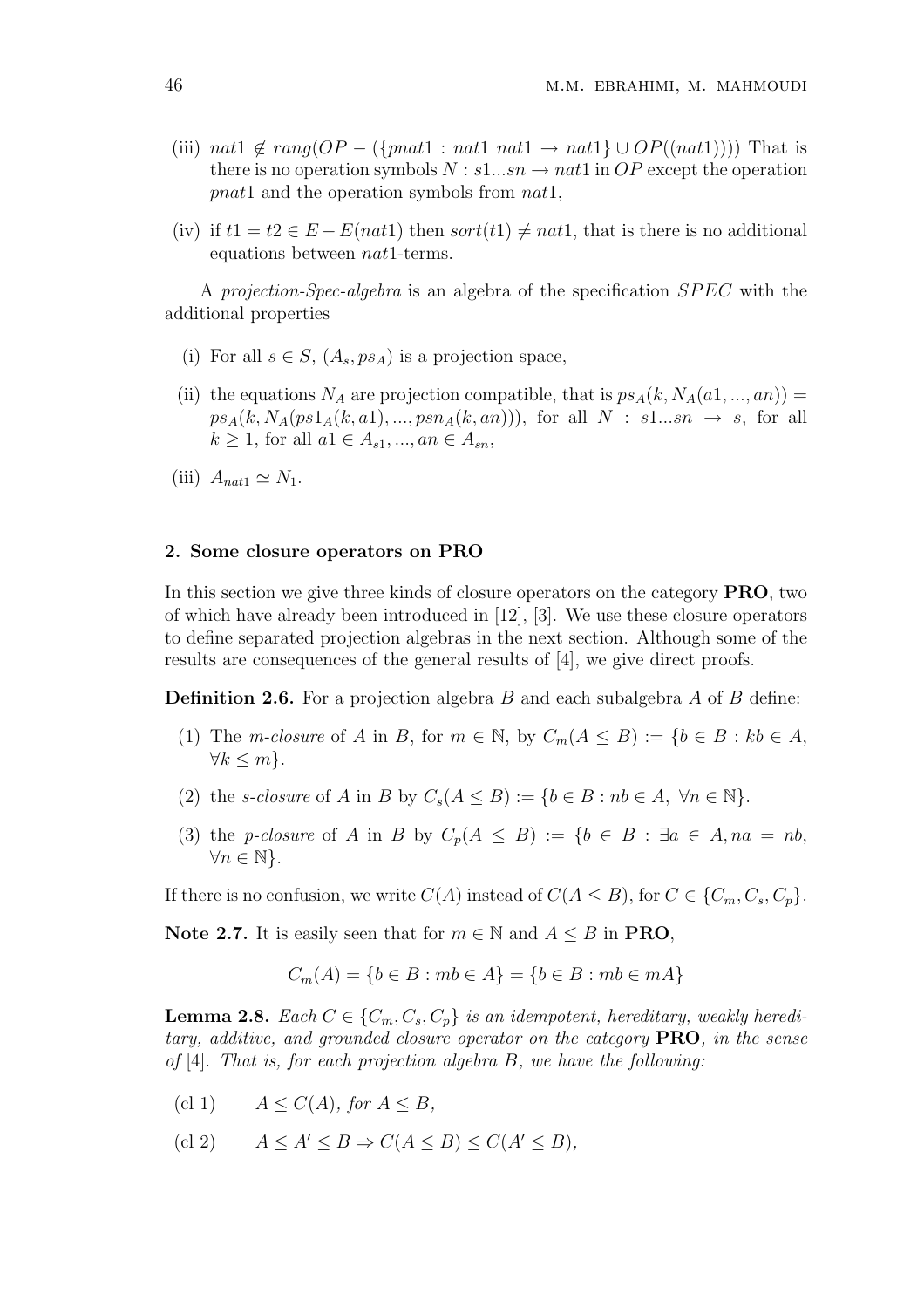- (cl 3)  $f(C(A \leq B)) \leq C(f(A) \leq B')$ , for every projection map  $f : B \to B'$ ,
- (idem)  $C(C(A)) = C(A)$ , for  $A \leq B$ ,
- (hered)  $C(A' \leq A) = C(A' \leq B) \cap A$ , for  $A' \leq A \leq B$ ,
- (w-hered)  $C(A \leq C(A)) = C(A)$ , for  $A \leq B$ ,
- (add)  $C(A \cup A') = C(A) \cup C(A')$ , for  $A, A' \leq B$ ,
- $(\text{ground}) \quad C(\emptyset) = \emptyset.$

**Proof.** The only part which may be a little tricky is additivity of  $C_s$ . In fact, this follows from the fact that for  $b \in B$ , if  $nb \in A \cup A'$ , for all  $n \in \mathbb{N}$ , then two cases may occur:  $nb \in A$ , for all  $n \in \mathbb{N}$ , or  $nb \in A'$ , for all  $n \in \mathbb{N}$ . This is because, if for some  $m \in \mathbb{N}$ ,  $mb \notin A$  (and so  $mb \in A'$ ), then for all  $n \in \mathbb{N}$ ,  $nb \in A'$ . This is because, if  $n \leq m$  then  $nb = (nm)b = n(mb) \in A'$ , and if  $n > m$  then again  $nb \in A'$  (because if  $nb \in A$  then  $mb \in A$  which is contradiction).

For closure operators C and D on **PRO**, define  $C \leq D$  if for each  $A \leq B$  in **PRO**,  $C(A) \leq D(A)$ . Then, we have the following strict inequalities.

Lemma 2.9.  $C_p < C_s < ... < C_m < ... <_2 < C_1$ 

**Proof.** It is enough to show that all the above inclusions are proper. To see this, take  $A = \downarrow k$  and  $B = \mathbb{N}^{\infty}$ , then  $C_k(A) = \mathbb{N}$  but  $C_{k+1}(A) = \downarrow k$ . Also, taking  $A = \mathbb{N}$  and  $B = \mathbb{N}^{\infty}$ , we have  $C_s(A) = \mathbb{N}^{\infty}$  but  $C_p(A) = \mathbb{N}$ .

**Definition 2.10.** For a closure operator  $C \in \{C_m, C_s, C_p\}$  on **PRO**, a subalgebra  $A$  of a projection algebra  $B$  is called

- (1) C-closed (respectively, m-closed, s-closed, p-closed) if  $C(A) = A$ ,
- (2) C-dense (respectively, m-dense, s-dense, p-dense) if  $C(A)=B$ .

A projection map  $f : A \to B$  is called *C*-dense (*C*-closed) if  $f(A)$  is a *C*-dense  $(C$ -closed) subalgebra of  $B$ .

As a corollary of Lemma 2.9, we have

Lemma 2.11. For a projection algebra B and a subalgebra A of B,

- (1) If A is m-closed then it is k-closed, for all  $k \leq m$ , and A is s-closed. Also, the latter implies A is p-closed.
- (2) If A is p-dense then it is s-dense. Also, the latter implies A is m-dense. And, if A is m-dense then it is k-dense, for all  $k > m$ .

Notice that, the above lemma holds for morphisms, too.

**Theorem 2.12.** For each  $C \in \{C_m, C_s, C_p\}$ , every projection map has (C-dense morphism, C-closed monomorphism) factorization.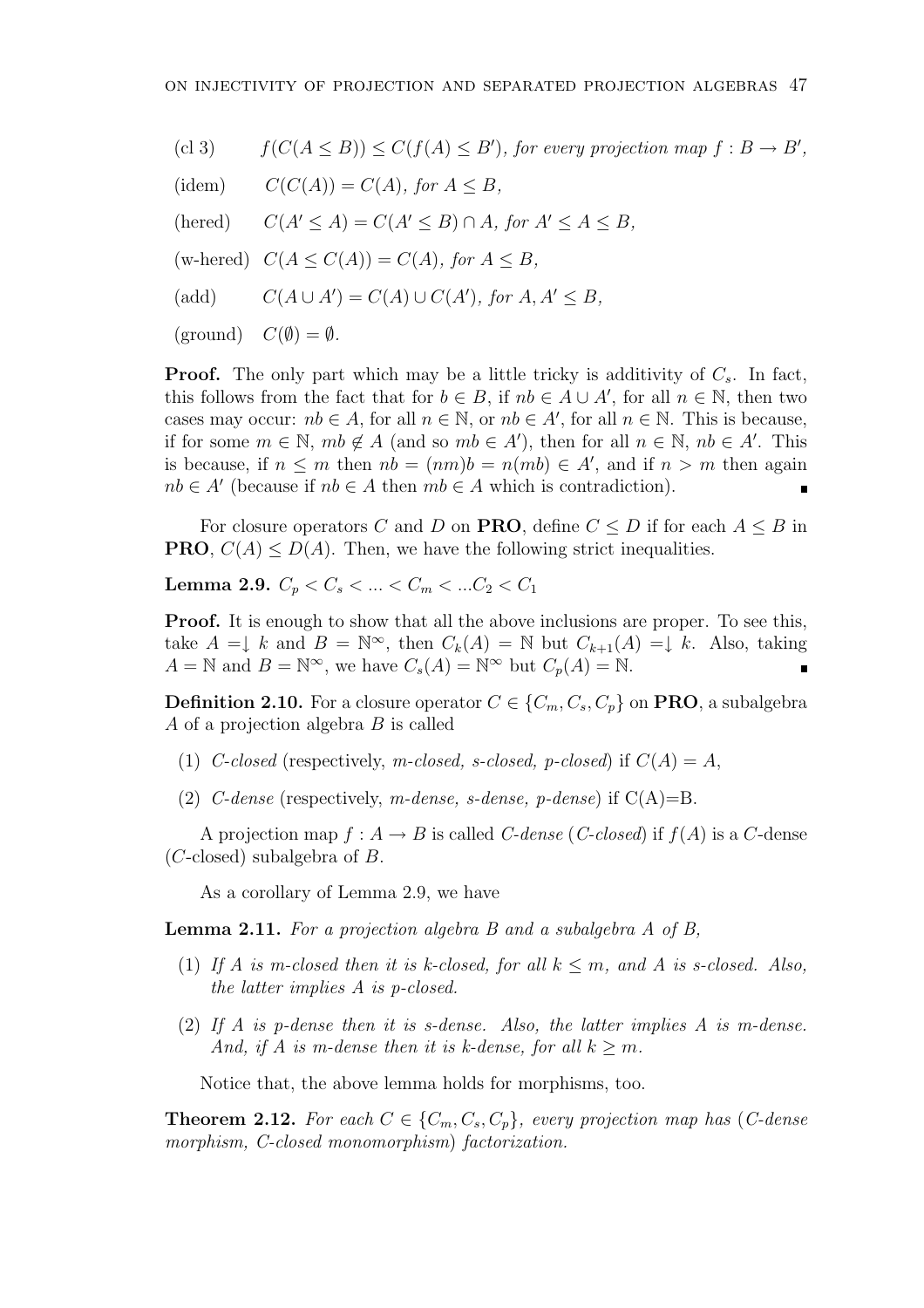**Proof.** Let  $A \to B$  be a projection map. Take  $D = C(f(A) \leq B)$ ,  $q = f : A \to D$ and  $h = i : D \to B$ . Then  $f = hg$  is a (*C*-dense, *C*-closed) factorization of f.

#### 3. C-separated projection algebras

Closure operators have been used to generalize the well-known fact that a topological space X is Hausdorff if and only if the diagonal  $\Delta_X$  is C-closed in  $X \times X$ . Here, we study the full subcategories

 $\Delta(C) = \{A : \Delta_A \text{ is } C-\text{closed in } A \times A\}$ 

for  $C \in \{C_m, C_s, C_p\}.$ 

Definition 3.13. For  $C \in \{C_m, C_s, C_p\}$ , the subcategories  $\Delta(C)$  of **PRO** are denoted by  $\text{PRO}_{\text{m}}$ ,  $\text{PRO}_{\text{s}}$ ,  $\text{PRO}_{\text{p}}$ , respectively. The elements of these categories are called m (respectively, s, or p)-separated projection algebras.

**Example 3.14.** Clearly, every projection algebra A with identity actions  $\lambda_n = id_A$ is a m-separated;  $\mathbb{N}^{\infty}$  as a projection algebra is s-separated;  $A = \{0, 1\}$  in which 0, 1 are zero elements is m-separated as well as  $s$ -separated.

Using the definitions of closure operators  $C_m$  and  $C_s$ , we easily get the following.

Lemma 3.15. A projection algebra A is

- (1) m-separated if and only if  $mx = my$  implies that  $x = y$ , for  $x, y \in A$ ,
- (2) m-separated if and only if ma=a, for all  $a \in A$ ; if and only if  $mA = A$ ,
- (3) s-separated if and only if  $nx = ny$ , for all  $n \in \mathbb{N}$ , implies  $x = y$ .

**Proof.** We just prove  $(2)$ , the rest are straightforward. Let A be m-separated and  $ma = a'$ , for some  $a \in A$ . Then  $mma = ma'$  and hence  $ma = ma'$ . So  $a = a'$ , by (1), since A is m-separated. Conversely, let  $ma = a$ , for all  $a \in A$ . If  $ma = ma'$ then  $a = ma = ma' = a'$ . Also, it is clear that the second condition is equivalent to  $mA = A$ .

Now, we easily get the following strict inclusions.

Lemma 3.16. We have the following strict inclusions

## $PRO<sub>1</sub> \subset PRO<sub>2</sub> \subset \cdots \subset PRO<sub>s</sub>$

**Proof.** The inclusions are clearly true. To show that they are strict, take  $A =$  ${a, b}$  with actions given by  $na = a$ , for  $n \in \mathbb{N}^{\infty}$ , and  $kb = a$ , for  $k \le m$ ,  $kb = b$ , for  $k \geq m+1$ . Then  $A \in \text{PRO}_{m+1}$  but  $A \notin \text{PRO}_{m}$ . Also,  $\mathbb{N}^{\infty}$  is s-separated but it is not *m*-separated, for  $m \in \mathbb{N}$ .

We also have the following equality.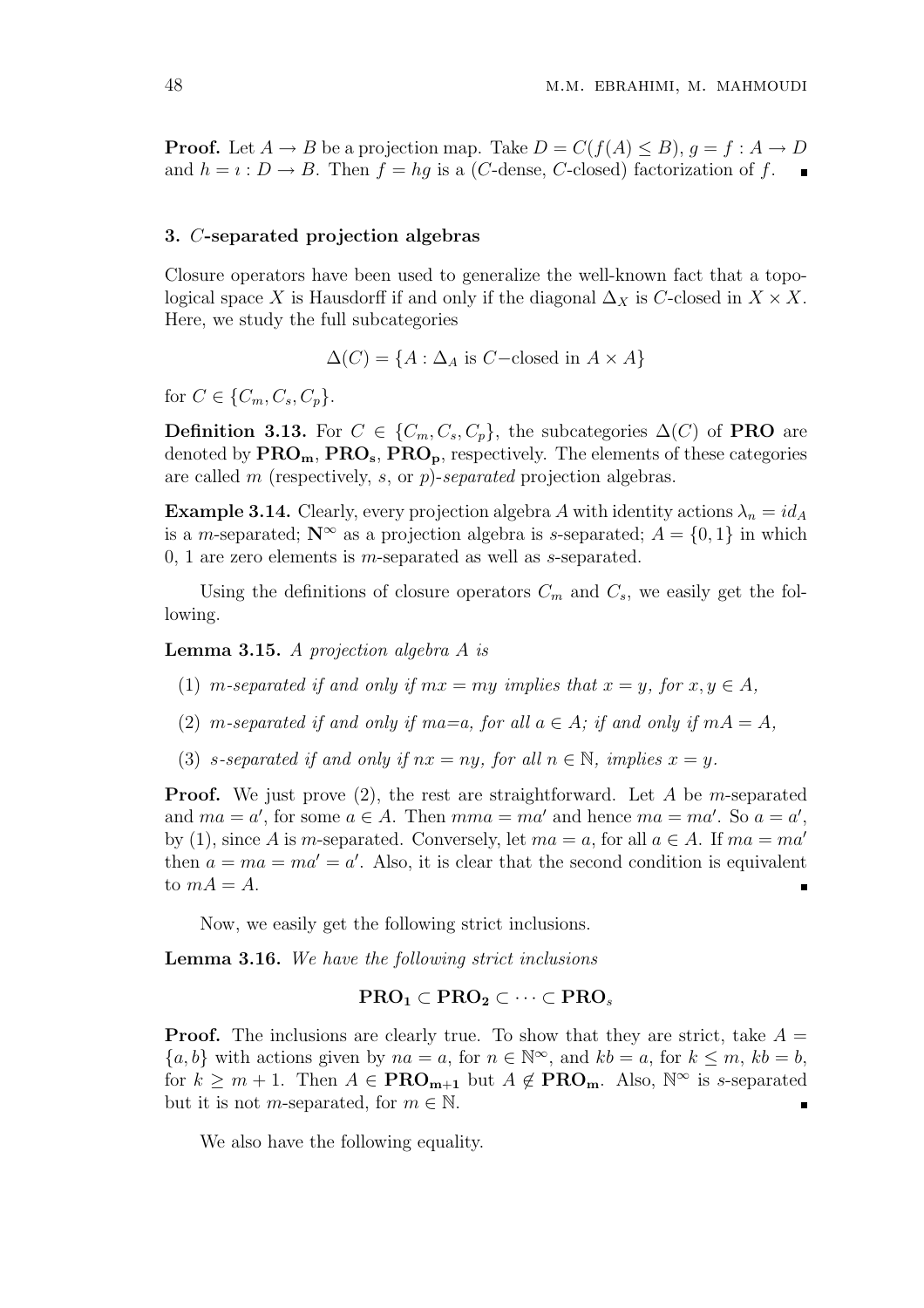## Lemma 3.17.  $PRO<sub>s</sub> = PRO<sub>p</sub>$ .

**Proof.** By Lemma 2.11, for a projection algebra A, if  $\Delta$  is s-closed in  $A \times A$  then it is p-closed in  $A \times A$ . So,  $\text{PRO}_s \subseteq \text{PRO}_p$ . Conversely, let  $\Delta$  be p-closed in  $A \times A$  and  $nx = ny$ , for all  $n \in \mathbb{N}$ , and some  $x, y \in A$ . Then taking  $z = x$ , we have  $n(z, z) = (nx, ny)$ , for all  $n \in \mathbb{N}$ . Hence,  $(x, y) \in C_n(\Delta) = \Delta$ , that is  $x = y$ .

The following results will be used in the study of injectivity in the next section.

## Lemma 3.18.

- (1) In  $\text{PRO}_m$ , all morphisms are m-closed and hence s-closed and p-closed. But, here the only m-dense (s-dense, or p-dense) monomorphisms are isomorphisms.
- (2) In  $PRO_{s}$ , all morphisms are p-closed, but the only p-dense monomorphisms are isomorphisms.

**Proof.** (1) Let  $A \leq B \in \text{PRO}_m$ . For  $b \in C_m(A)$ ,  $mb \in A$  and so,  $mb =$  $mmb \in mA$ , but by Lemma 3.15(2),  $mA = A$ . Thus,  $b \in A$  and  $C_m(A) = A$ . Since  $C_m \geq C_s \geq C_p$ ,  $A = C_s(A) = C_p(A)$ . Further, if A is m-dense in B then  $C_m(A) = B$  and so  $A = B$ .

(2) Let  $A \leq B \in \text{PRO}_s$ . For  $b \in C_p(A)$ , there exists  $a \in A$  such that  $nb = na$ , for  $n \in \mathbb{N}$ . Then  $b = a \in A$ , since A is s-separated. So  $C_p(A) = A$ . If A is s-dense in B then  $B = C_p(A) = A$ .

## Lemma 3.19.

- (1) Each projection algebra A has a proper p-dense, and hence s-dense, extension.
- (2) Each s-separated projection algebra A has a proper m-dense extension in PRO<sub>s</sub>.

**Proof.** (1) Take the extension  $B = A \cup \{*\}, * \notin A$ , of A with actions  $n* = a_0$ , for a zero element  $a_0$  in A and  $n \in \mathbb{N}$ , also  $\infty* = *$ . Then B is a proper p-dense (s-dense) extension of A.

(2) Take the set B as defined in (a) with actions  $k* = a_0$ , for  $k \leq m$ , and  $n* = *$ , for  $n \geq m+1$ . Then B is a proper m-dense extension of A in  $\text{PRO}_{s}$ .

**Theorem 3.20.** The categories  $\text{PRO}_{\text{m}}$  and  $\text{PRO}_{\text{s}} = \text{PRO}_{\text{p}}$  are reflective subcategories of PRO.

**Proof.** Define the congruence relations  $\sim_m$ ,  $\sim_s$  on a projection algebra A by

 $a \sim_m b \Leftrightarrow ma = mb; \ \ a \sim_s b \Leftrightarrow na = nb, \ \forall n \in \mathbb{N}$ 

Then the natural quotient maps  $\gamma_m : A \to A/\sim_m$ , and  $\gamma_s : A \to A/\sim_s$  which take  $a \in A$  to [a] are reflection arrows from **PRO** to **PRO<sub>m</sub>** and **PRO**<sub>s</sub>, respectively.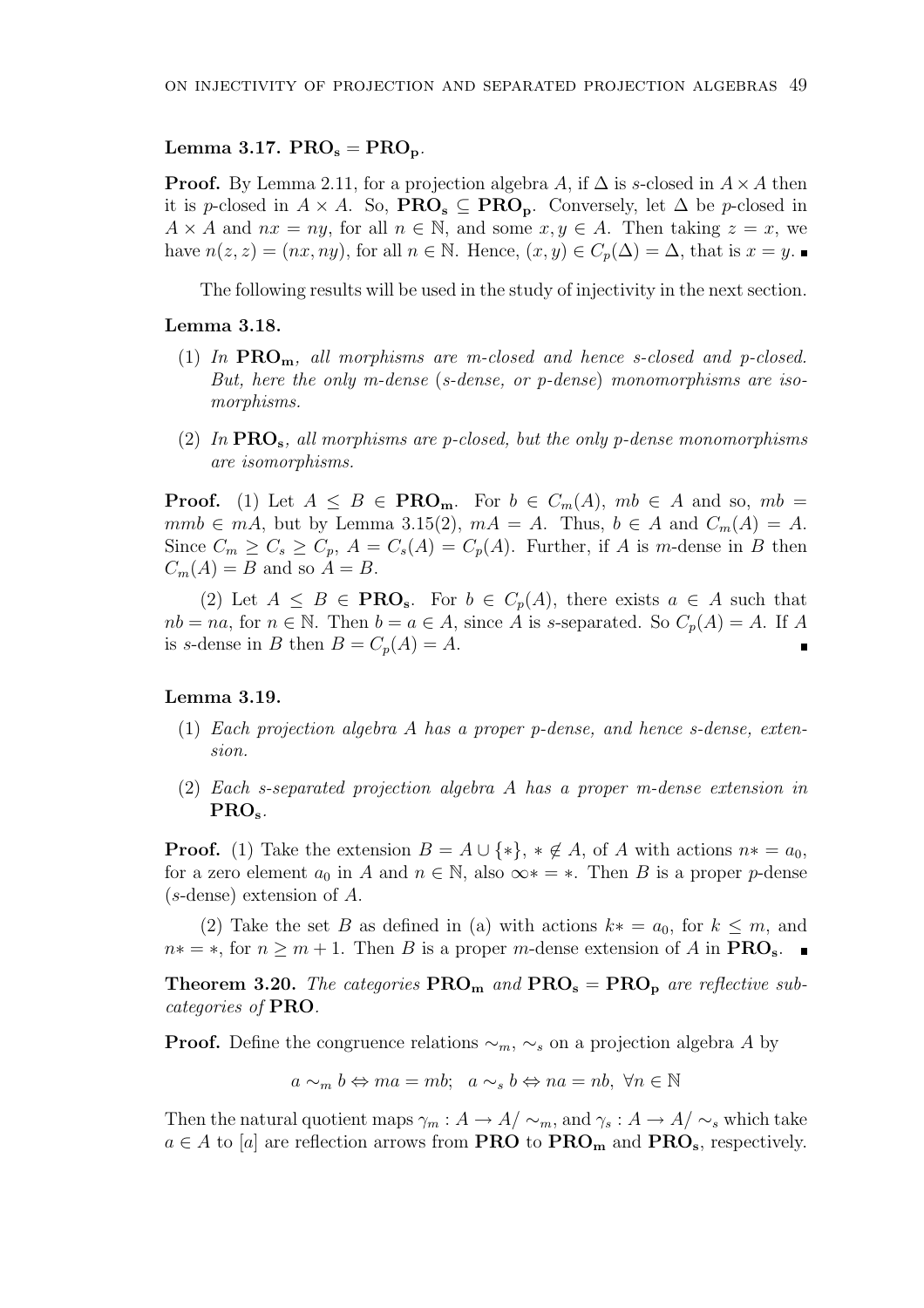More precisely, if  $f : A \to B$  is a projection map, where B is an m-separated projection algebra, then (by Decomposition Theorem of maps) there exists a unique projection map  $\overline{f}: A/\sim_m \to B$ ,  $\overline{f}([a]) = f(a)$ , with the property that  $\overline{f}\gamma_m = f$ . Similarly,  $\gamma_s$  is a reflection arrow.  $\blacksquare$ 

The following may also be used to study projectivity, which we will not be studying in this paper.

### Theorem 3.21.

- (1) In  $\text{PRO}_m$ ,  $\text{PRO}_s$ , the monomorphisms are exactly one-one projection maps.
- (2) In  $\text{PRO}_m$ , the epimorphisms, onto projection maps, and m-dense (s-dense, p-dense) projection maps are the same.
- (3) In  $PRO_{s}$ , the epimorphisms are exactly s-dense morphisms and the onto projection maps are exactly p-dense morphisms.

**Proof.** (1) Follows from Theorem 3.20 and the fact that in **PRO** the monomorphisms are exactly one-one projection maps. More precisely, if  $f : A \rightarrow B$ is a monomorphism in  $\text{PRO}_m$  then it is a monomorphism in **PRO** because if  $g, h : C \to A$  are projection maps with  $fg = fh$  then, by Lemma 3.20,  $C/\sim_m$ is m-separated and there are projection maps  $\overline{g}$ ,  $\overline{h}$  :  $C/\sim \rightarrow A$  with  $\overline{g}\gamma_m = g$  and  $\overline{h}\gamma_m = h$ . Now,  $f\overline{g}\gamma_m = f\overline{h}\gamma_m$ , and hence  $\overline{g}\gamma_m = \overline{h}\gamma_m$ , since f is a monomorphism in  $\text{PRO}_{\text{m}}$ . Thus,  $g = h$ , and f is a monomorphism in **PRO** and hence one-one. A similar argument is true for PROs.

(2) To show that epimorphisms in  $\text{PRO}_m$  are onto, apply the same proof as Lemma 1.1 for epimorphisms in **PRO**. Further, m-dense maps in  $\text{PRO}_m$  are onto (see Lemma 3.18). So s-dense and p-dense maps are also onto here. Also, it is clear that onto maps are  $m$  (respectively, s and  $p$ )-dense.

(3) Let  $f : A \to B$  be an s-dense map in  $\mathbf{PRO}_s$ . If  $g, h : B \to C$  are morphisms in **PRO**<sub>s</sub> such that  $hf = gf$ , then for  $b \in B = C_s(f(A))$  we have  $nh(b) = h(nb) = q(nb) = nq(b)$ , for every  $n \in \mathbb{N}$ . Now the fact that C is sseparated, implies  $h(b) = g(b)$ . So,  $h = g$  and f is epic. Conversely, let  $f : A \rightarrow B$ be epic. Let  $f = h \circ e$  be an (s-dense, s-closed) factorization of f. By Corollary 4.24 in the next section, there is a retraction  $h'$  such that  $h'h = id$ . Hence,  $(hh')h = h(h'h) = h$ . But h is epic, since f is so. Thus  $hh' = id$  and so h is an isomorphism. Then  $f$ , being a composition of an s-dense map and an isomorphism, is s-dense. The second part follows from Lemma 3.18.  $\blacksquare$ 

### 4. Injectivity of projection and separated projection algebras

In this final section, the behaviour of injectivity with respect to  $C$ -dense  $(C$ -closed) monomorphisms, for  $C = C_m, C_s, C_p$ , and ordinary injectivity is investigated. The results extends [8].

First recall the following injectivity definition.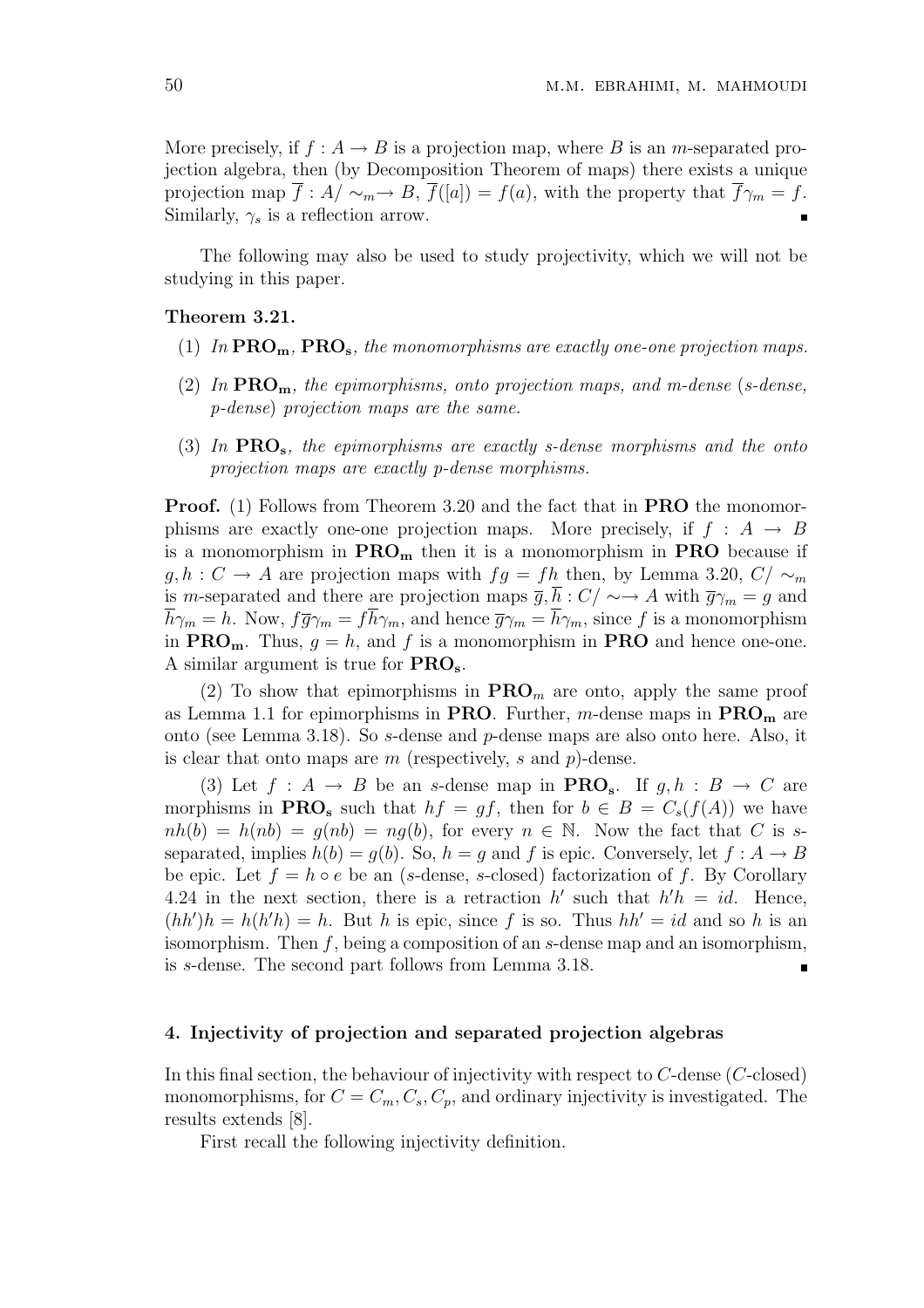**Definition 4.22.** A projection algebra A is called m-dense injective (s-dense in*jective, p-dense injective*) if it is injective with respect to  $m$ -dense (respectively, s-dense, p-dense) monomorphisms. That is,  $Hom(-, A)$  maps dense monomorphisms in PRO to epimorphisms in Set.

It is clear that injectivity implies m-injectivity, this implies s-injectivity, and the latter implies p-injectivity.

To study these injectivities, first we recall the following result.

Theorem 4.23. [8] A projection algebra A is a retract of its extension B if and only if  $C_p(A) = C_s(A)$ .

**Proof.** Let A be a retract of B. So, there is a projection map  $f : B \to A$  such that  $f \mid_{A} = id_A$ . By Lemma 2.9,  $C_p(A) \subseteq C_s(A)$ . Let  $b \in C_s(A)$ . Then,  $nb \in A$ , for all  $n \in \mathbb{N}$ . So,  $nf(b) = f(nb) = nb$ , for all  $n \in \mathbb{N}$ . Since  $f(b) \in A$ , this shows that  $b \in C_p(A)$ . Conversely, let  $C_p(A) = C_s(A)$ . Define  $g : B \to A$  by  $g(b) = b$ , for  $b \in A$ , and  $g(b) = a$ , for  $b \in C_s(A) \setminus A$ , where  $a \in A$  is chosen in A such that  $nb = na$ , for all  $n \in \mathbb{N}$ , which exists since  $C_s(A) = C_p(A)$ . Also, for  $b \in B \setminus C_s(A)$ , define  $g(b) = a_0$ , where  $a_0$  is a zero element of A, if  $\mathbb{N} \cap A = \emptyset$ , and define  $g(b) = (k-1)b$ , where k is the least natural number with  $kb \notin A$ , if  $\mathbb{N} \cap A \neq \emptyset$ . Then q is a projection map, and  $q \mid_{A} = id_{A}$ .  $\blacksquare$ 

Corollary 4.24. The s-closed (m-closed) one-one projection maps are retractable, but not conversely. Also, the p-closed one-one projection maps are not necessarily retractable

**Proof.** Let A, B be projection algebras with  $A \leq B$ , and A be s-closed in B. Applying Theorem 4.23, we show that  $C_s(A) = C_p(A)$ . But,  $C_s(A) = A \subseteq C_p(A)$ , since A is s-closed. And the other inclusion is always true. To see that the converses are not true, consider an injective projection algebra A (for example take  $A = \mathbb{N}^{\infty}$ . Using Lemma 3.19, A has a proper s-dense extension, say B. Then, A being injective is a retract of B, but it is not s-closed in B, since otherwise A being s-closed and s-dense in  $B$ , is equal to  $B$ , a contradiction.

For the last part, consider the inclusion map  $\mathbb{N} \hookrightarrow \mathbb{N}^{\infty}$  (see the proof of Lemma 2.9).

The situation for the separated projection algebras is as follows.

#### Corollary 4.25.

(1) In  $PRO_{s}$ , s-closed monomorphisms are exactly retractable ones.

(2) In  $\text{PRO}_{m}$ , all monomorphisms are retractable.

**Proof.** (1) Let A be a retract of its extension B. By Theorem 4.23,  $C_s(A)$  =  $C_n(A)$ . Then for  $b \in C_s(A)$ , there exists  $a \in A$  such that  $nb = na$ , for all  $n \in \mathbb{N}$ . Since B is s-separated, this implies that  $b = a \in A$ . So, A is s-closed in B. The converse is true by Corollary 4.24.

(2) Let  $A \leq B$  in **PRO<sub>m</sub>**. By Lemma 3.18, A is s-closed in B. So, by Corollary 4.24, A is a retract of B. $\blacksquare$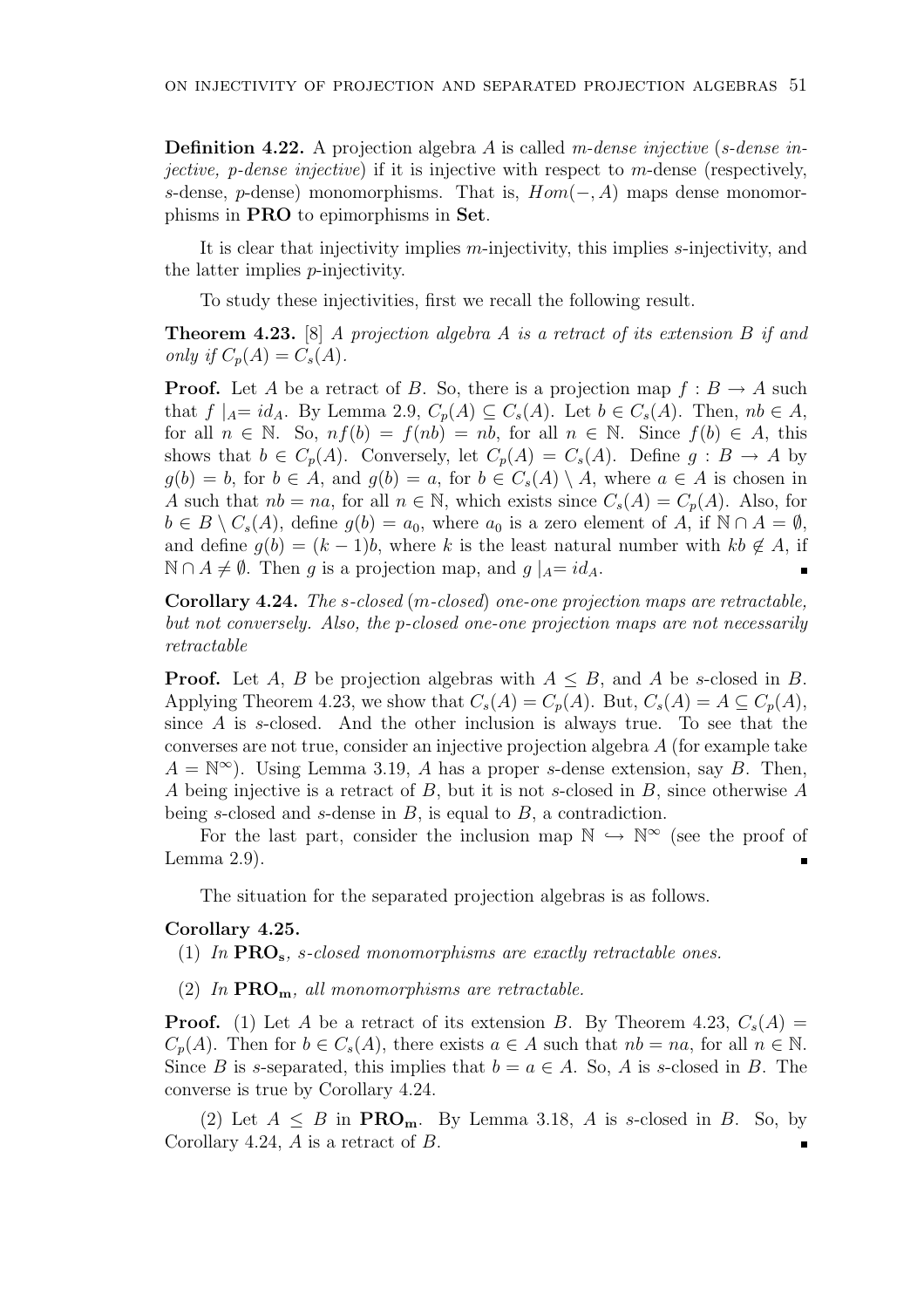**Theorem 4.26.** In  $PRO_m$ , all objects are m (respectively, s and p)-dense injective, as well as injective.

**Proof.** Applying the above corollary, all objects in  $\text{PRO}_m$  are injective. Also, by Lemma 3.18,  $m$  (s or  $p$ )-dense monomorphisms in this category are isomorphisms and have inverses. So, all objects are also  $m$  (s or  $p$ )-dense injective.

Also, by Lemma 3.18, the only  $p$ -dense monomorphisms in  $\text{PRO}_s$  are isomorphisms. So,

**Theorem 4.27.** In  $PRO_{s}$ , all objects are p-dense injective.

For p-closure, we have

Lemma 4.28. In PRO, p-dense monomorphisms are retractable.

**Proof.** We apply Theorem 4.23. Let  $A \leq B$  be projection algebras and A be p-dense in B. Then  $C_p(A) = B$  and so  $C_s(A) \subseteq C_p(A)$ . The other inclusion always holds.

Notice that, the converse of the above lemma does not hold. For example, consider  $\downarrow k \hookrightarrow \mathbb{N}$ , for  $k \neq \infty$ .

The above lemma implies that

Theorem 4.29. In PRO, all objects are *p*-dense injective.

Now we characterize injectivity in PROs.

**Theorem 4.30.** For an s-separated projection algebra A, the following are equivalent:

- (1) A is m-dense injective in  $\text{PRO}_s$ .
- (2) A is s-dense injective in  $\text{PRO}_s$ .
- (3) A is injective in  $\text{PRO}_s$ .
- (4) A is injective in PRO.

**Proof.** (2)⇒(3): Consider a monomorphism  $h : B \to C$  and a morphism  $f : B \to A$  in **PRO**<sub>s</sub>. Let  $h = lg : B \to D \to C$  be an (s-dense, s-closed) factorization of  $h$ . Then,  $g$  is monic and since  $A$  is  $s$ -dense injective, there exists a projection map  $g' : D \to A$  such that  $g'g = f$ . Also, since l is s-closed, by Corollary 4.25, there exists a projection map  $l' : C \to D$  such that  $l'l = id_D$ . Now,  $g'l': C \to A$  is a projection map with  $g'l'h = g'l'lg = g'g = f$ .

 $(3) \Rightarrow (4)$  proved in [14].

The other parts are clearly true.

Lemma 4.31. In PRO, for a projection algebra A the following are equivalent: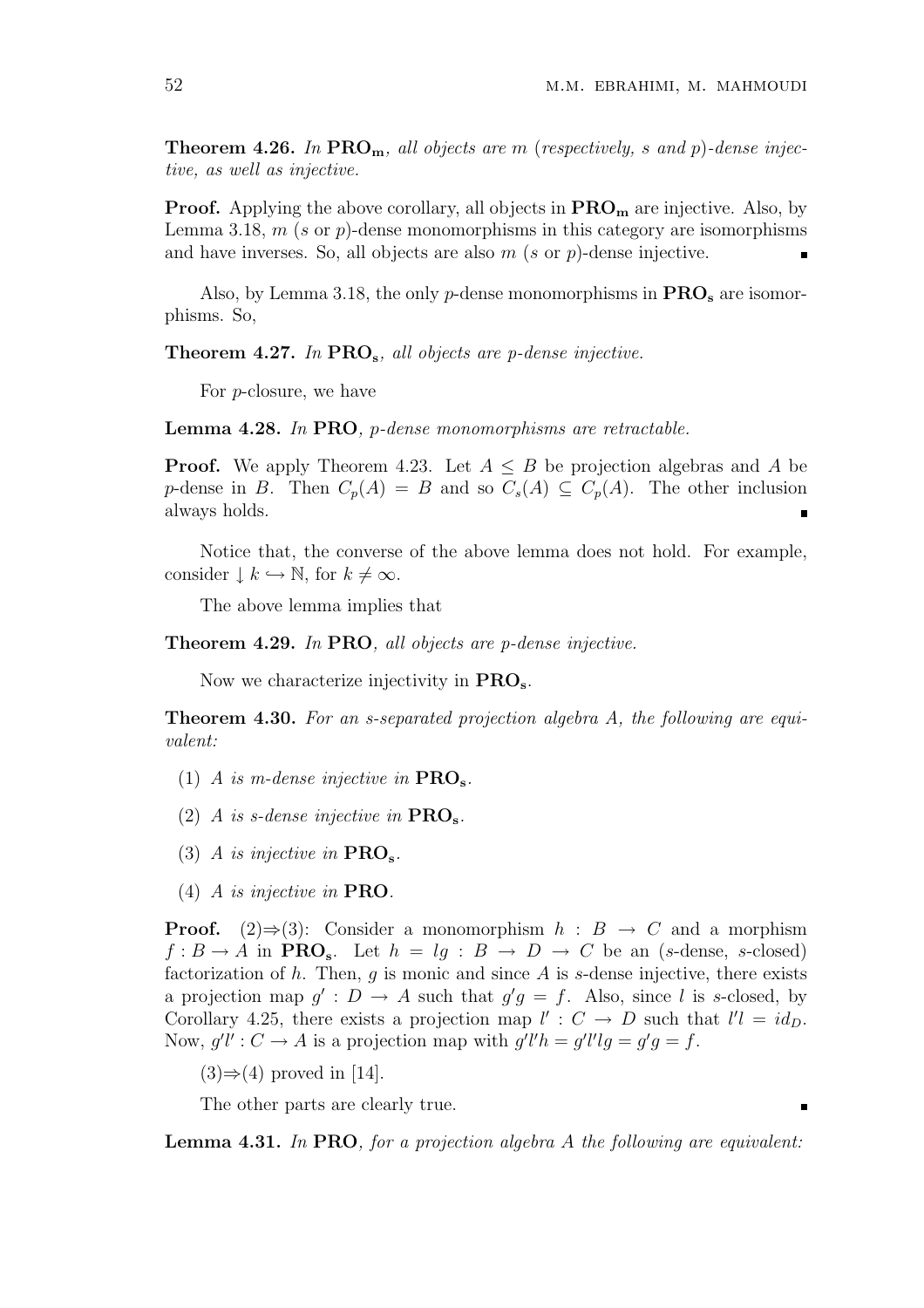- (1) A is a retract of each of its m-dense extension.
- (2) A is a retract of each of its s-dense extension.
- (3) A is a retract of each of its extension.

**Proof.** (1) $\Rightarrow$ (2) is true, because *s*-dense maps are *m*-dense.

 $(2) \Rightarrow (3)$ : Let B be an extension of A. Consider the (s-dense, s-closed) factorization fg of the inclusion map  $i_A : A \hookrightarrow B$ :



By Corollary 4.25, there exists a retraction  $f': B \to C_s(A)$ , and by (2) there is a retraction  $g': C_s(A) \to A$ . Then  $g'f'$  is the required retraction.

 $(3) \Rightarrow (1)$  is trivial.

**Theorem 4.32.** In PRO, for a projection algebra A the following are equivalent:

п

- (1) A is m-dense injective.
- (2) A is s-dense injective.
- (3) A is injective.

**Proof.** It is enough to prove  $(2) \Rightarrow (3)$ . Let A be s-dense injective. Then A is a retract of each of its s-dense extension. So, by the above lemma, A is absolute retract. Hence, A is injective (see Proposition 1.2).

We close the paper by the following remarks.

**Remark 4.33.** Notice that, for each closure operator  $C$  on an equational category  $A$  of algebras with enough injectives, defining C-injectives as injectives with respect to C-dense monomorphisms, it can be shown, in a similar way as given above, that C-injectivity and injectivity coincide, whenever in  $A$  each morphism f has a  $(D,R)$  factorization  $f = hq$ , where D is the class of C-dense maps and R is the class of retractable monomorphisms.

Remark 4.34. Define a divisible (m-divisible) projection algebra to be a projection algebra A such that  $nA = A$ , for all  $n \in \mathbb{N}$   $(mA = A)$ . By Lemma 3.15(2), A is m-divisible if and only if  $A \in \text{PRO}_m$ . Also, A is divisible if and only if  $A \in \text{PRO}_m$ , for all  $m \in \mathbb{N}$ , if and only if  $A \in \text{PRO}_1$ . Moreover, in PRO,  $m$ -divisibility implies injectivity, and in  $\text{PRO}_m$ ,  $m$ -divisibility and injectivity are equivalent.

Acknowledgement. The authors gratefully acknowledge the referees and the editors.